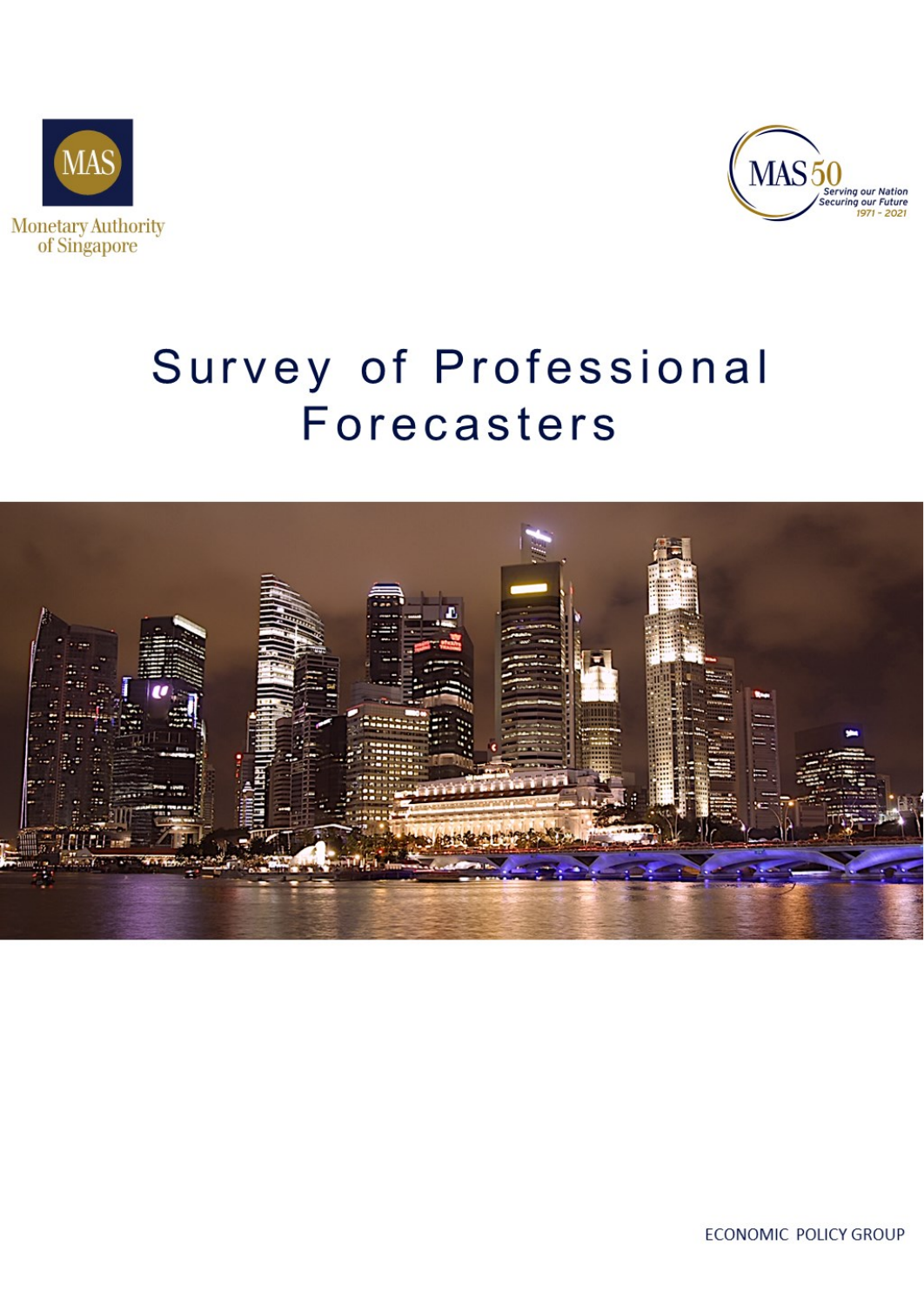**The Dec 2021 Survey was sent out on 24 Nov 2021 to a total of 25 economists and analysts who closely monitor the Singapore economy. This report reflects the views received from 22 respondents (a response rate of 88.0%) and does not represent MAS' views or forecasts.**

### **Growth in Q3 2021 was slightly stronger than expected**

The Singapore economy expanded by 7.1% in Q3 2021 compared with the same period last year. This was marginally higher than respondents' forecast of a 7.0% increase in the previous survey. In the current survey, the respondents expect the economy to grow by 4.6% year-on-year in Q4 2021.



#### **The economy is forecast to grow by 6.9% in 2021**

The respondents expect GDP to expand by 6.9% in 2021, slightly above the 6.6% forecast in the previous survey.

| <b>Key Macroeconomic Indicators</b> | <b>September</b> | <b>Current</b> |  |  |  |  |  |  |
|-------------------------------------|------------------|----------------|--|--|--|--|--|--|
| Year-on-Year % Change               | <b>Survey</b>    | <b>Survey</b>  |  |  |  |  |  |  |
| <b>GDP</b>                          | 6.6              | 6.9            |  |  |  |  |  |  |
| Manufacturing                       | 11.4             | 11.4           |  |  |  |  |  |  |
| Finance & Insurance                 | 6.8              | 7.5            |  |  |  |  |  |  |
| Construction                        | 16.6             | 21.0           |  |  |  |  |  |  |
| Wholesale & Retail Trade            | 4.1              | 4.2            |  |  |  |  |  |  |
| Accommodation & Food services       | 5.9              | 3.1            |  |  |  |  |  |  |
| <b>Private Consumption</b>          | 5.6              | 4.8            |  |  |  |  |  |  |
| Non-oil Domestic Exports            | 9.0              | 10.9           |  |  |  |  |  |  |

**Table 1 Median Forecasts of Macroeconomic Indicators for 2021**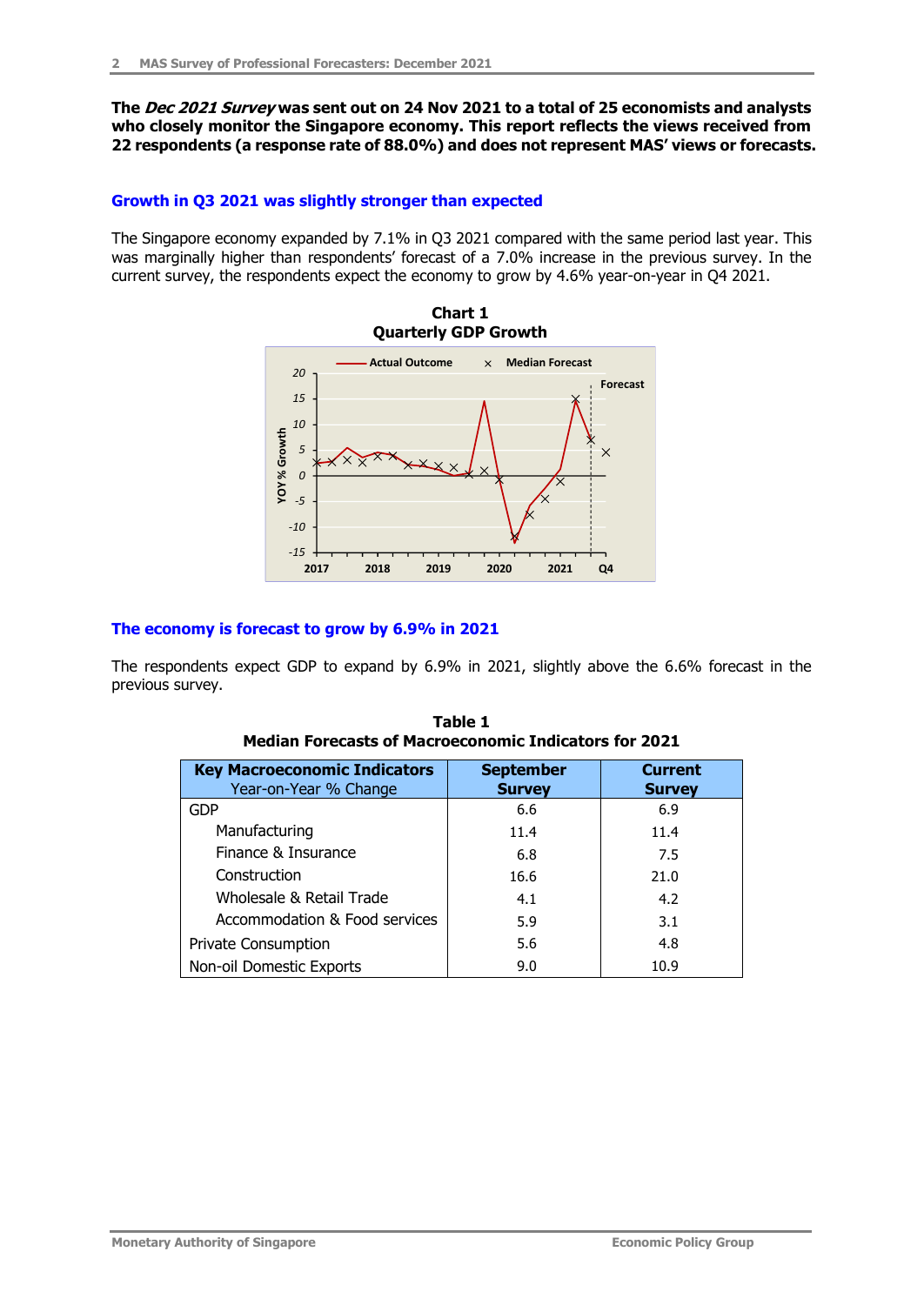As reflected in the mean probability distribution, the most likely outcome is for the Singapore economy to grow by 6.0 to 6.9% this year, with an average probability of 52.8%. This range was also chosen as the most likely outcome in the previous survey, with an average probability of 54.2%.



**Chart 2 Mean Probability Distribution of 2021 GDP Growth Forecasts**

### **GDP is projected to expand by 4.0% in 2022**

The respondents estimate that GDP will expand by 4.0% in 2022, with growth most likely to fall between 3.0 and 4.9%, encompassing two ranges with a combined probability of 68.8%.



**Chart 3 Mean Probability Distribution of 2022 GDP Growth Forecasts**

\* Sep 2021 projected probability refers to that assigned to all outcomes below 1.9%. \*\* Sep 2021 projected probability refers to that assigned to all outcome above 6.0%.

<sup>\*</sup> Sep 2021 projected probability refers to that assigned to all outcomes below 4.9%.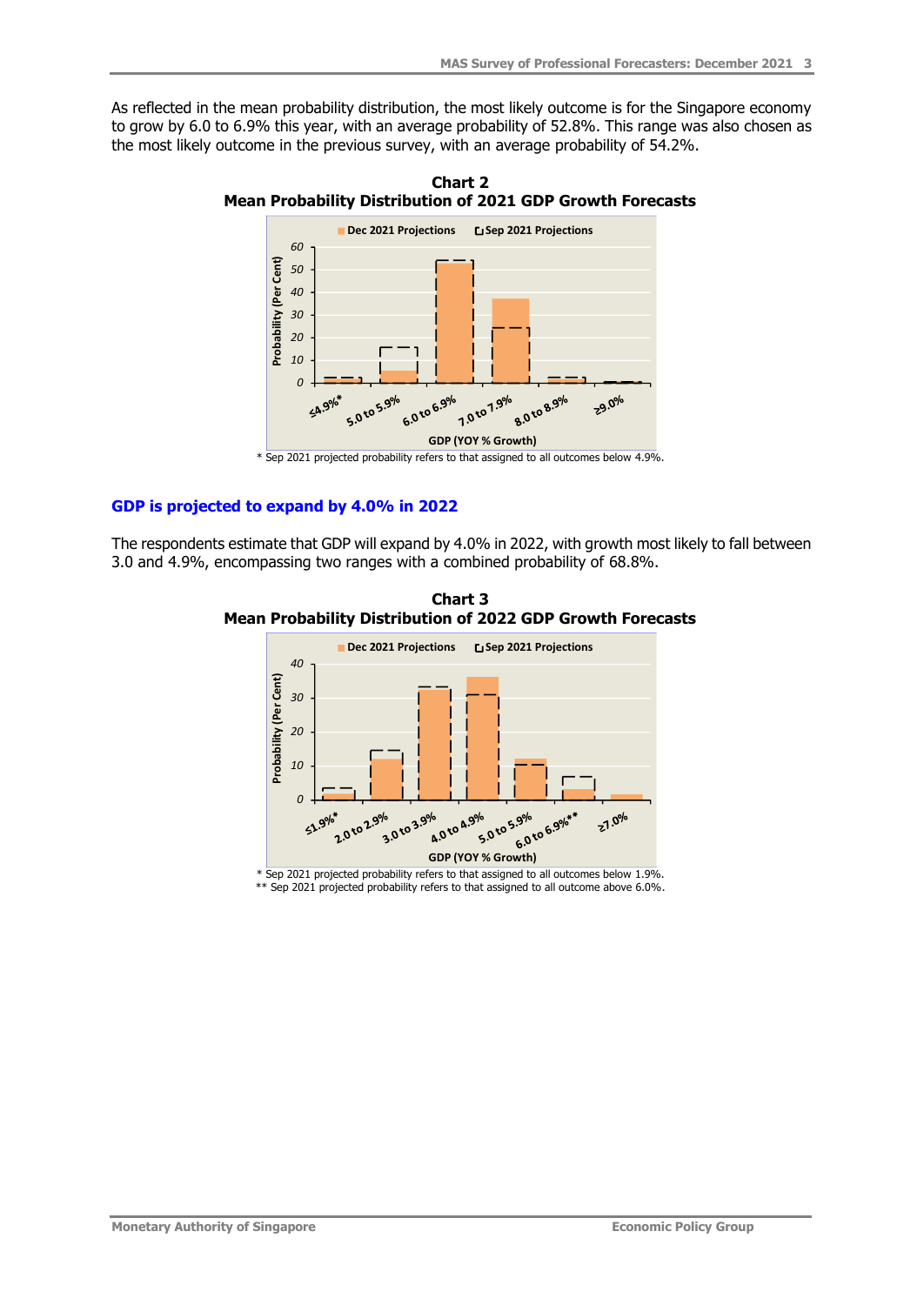#### **CPI-All Items inflation is forecast at 2.1% and MAS Core Inflation at 0.9% in 2021**

CPI-All Items inflation and MAS Core Inflation in Q4 2021 are expected to come in at 3.0% and 1.5%, respectively. The median CPI-All Items inflation for the whole of 2021 is forecast to be 2.1%, up from 1.7% in the September survey. Meanwhile, the median forecast for MAS Core Inflation in 2021 has risen to 0.9% from 0.7% previously. As for the labour market, the respondents expect the unemployment rate to reach 2.6% at year-end, slightly lower than 2.7% forecast in the previous survey.

| <b>Indicators</b>                                 | <b>September</b><br><b>Survey</b> | <b>Current</b><br><b>Survey</b> |
|---------------------------------------------------|-----------------------------------|---------------------------------|
| CPI-All Items (year-on-year % change)             | 1.7                               | 2.1                             |
| MAS Core Inflation (year-on-year % change)        | 0.7                               | 0.9                             |
| Overall Unemployment Rate (end-period, SA %)      | 2.7                               | 2.6                             |
| Exchange Rate (end-period, S\$ per US\$)          | 1.330                             | 1.350                           |
| 3-month S\$ SIBOR (end-period, percent per annum) | 0.44                              | 0.44                            |
| Bank Loans (end-period, % growth)                 | 4.0                               | 4.3                             |

**Table 2 Median Forecasts of Other Economic Indicators for 2021**

The respondents project that CPI-All Items inflation will most likely fall in the range of 2.0 to 2.4% in 2021. Respondents had assigned the highest probability to the 1.5 to 1.9% range in the previous survey. Meanwhile, MAS Core Inflation is expected to come in between 0.5 and 0.9%, unchanged from the previous survey.



**Chart 4**

\*Sep 2021 projected probability refers to that assigned to all outcomes below −0.1%. \*\* Sep 2021 projected probability refers to that assigned to all outcome above 3.0%.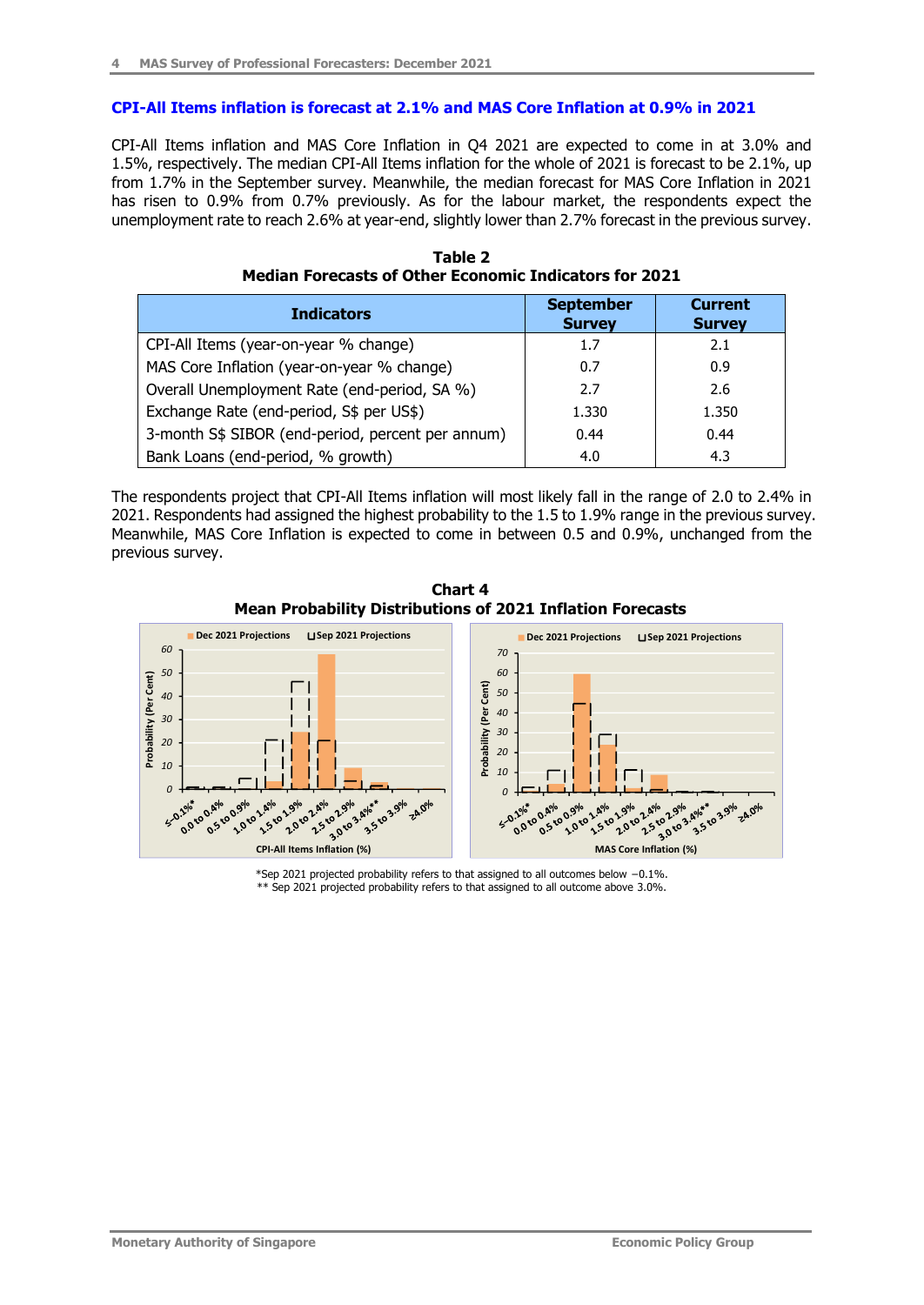#### **CPI-All Items inflation in 2022 is expected to be unchanged from the year before, while MAS Core Inflation is forecast to pick up**

CPI-All Items inflation is forecast at 2.1% in 2022, while MAS Core inflation is expected to come in at 1.8%. Respondents assigned the highest probability to the 2.0 and 2.4% range for CPI-All Items inflation, and to the 1.5 to 1.9% range for MAS Core inflation.

**Chart 5**



\*Sep 2021 projected probability refers to that assigned to all outcomes below −0.1%. \*\* Sep 2021 projected probability refers to that assigned to all outcome above 3.0%.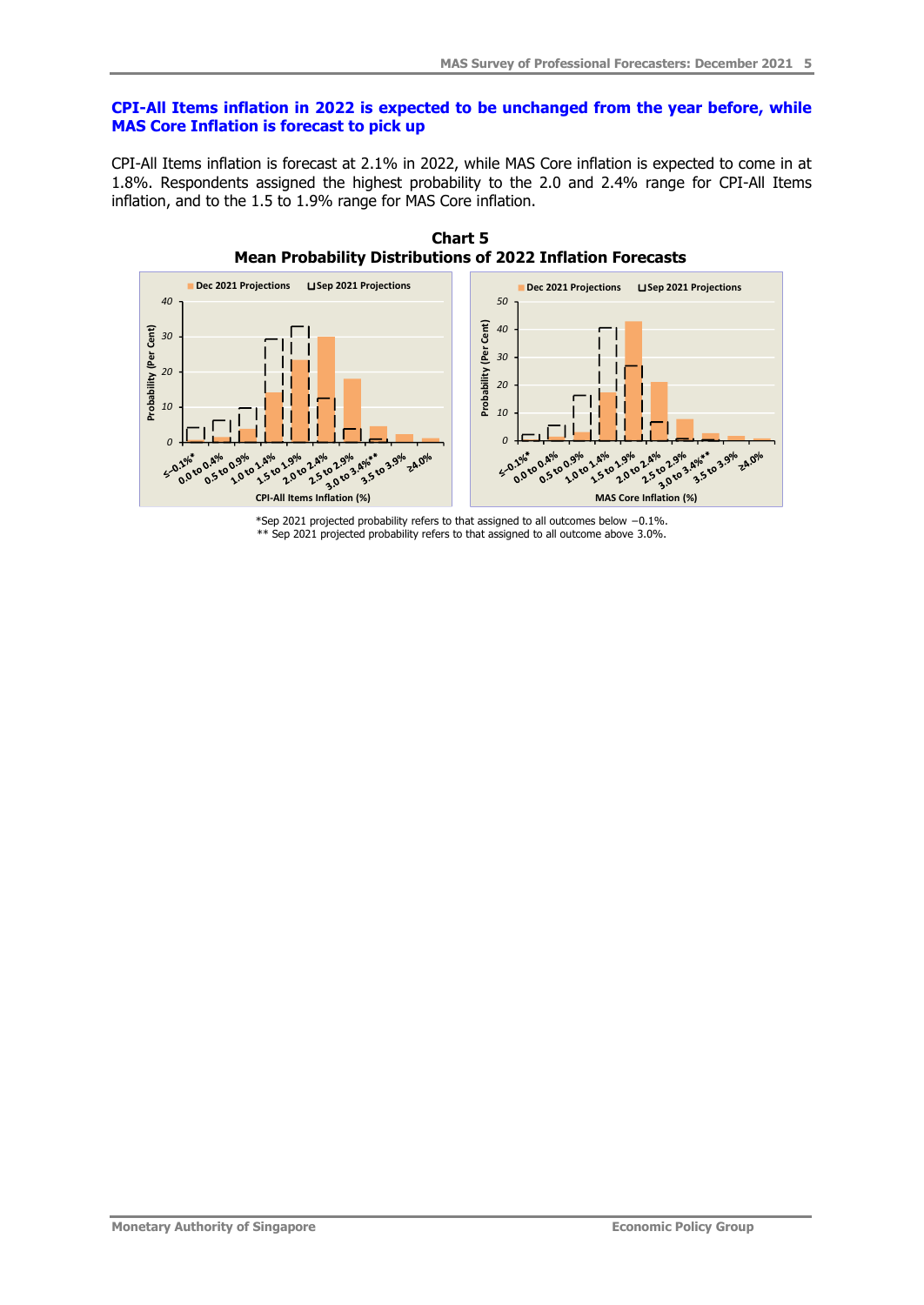#### **Corporate and financial indicators**

Of the respondents who provided inputs<sup>1</sup>, two-thirds expect corporate profits to increase year-on-year in Q4 2021, while 16.7% expect a decline and the remainder believe profits will be stable. Meanwhile, 85.7% of respondents anticipate that private residential property prices will pick up in Q4 2021 from Q3 2021. At the same time, half of the respondents believe that SGD corporate bond spreads will remain stable in Q4, while the remainder expect them to narrow.

For the whole of 2021, all respondents expect private residential property prices to increase, and a majority also expect corporate profitability to improve. Furthermore, 83.3% project a decline in corporate bond spreads. Meanwhile, 57.1% of respondents expect private residential property prices to rise in 2022, while 28.6% expect them to decline. A majority expect corporate profitability to improve. In addition, an equal proportion of respondents forecast that corporate bond spreads will widen, remain stable, or narrow.

| Table 3                                                                 |  |  |  |  |  |  |
|-------------------------------------------------------------------------|--|--|--|--|--|--|
| <b>Expectations for Key Corporate and Financial Indicators for 2021</b> |  |  |  |  |  |  |
| Percentage of total respondents                                         |  |  |  |  |  |  |

|                                                                    |               | <b>September Survey</b> |       | <b>Current Survey</b> |               |       |  |
|--------------------------------------------------------------------|---------------|-------------------------|-------|-----------------------|---------------|-------|--|
| <b>Indicators</b>                                                  | <b>Higher</b> | <b>Stable</b>           | Lower | Higher                | <b>Stable</b> | Lower |  |
| Corporate Profitability                                            | 85.7          | 0.0                     | 14.3  | 83.3                  | 0.0           | 16.7  |  |
| Private Residential Property Price Index                           | 100.0         | 0.0                     | 0.0   | 100.0                 | 0.0           | 0.0   |  |
| SGD Corporate Bond Spreads<br>(end-period, basis points per annum) | 14.3          | 28.6                    | 57.1  | 16.7                  | 0.0           | 83.3  |  |

#### **Table 4 Expectations for Key Corporate and Financial Indicators for 2022** Percentage of total respondents

| <b>Indicators</b>                                                         |        | <b>September Survey</b> |       | <b>Current Survey</b> |               |       |  |
|---------------------------------------------------------------------------|--------|-------------------------|-------|-----------------------|---------------|-------|--|
|                                                                           | Higher | <b>Stable</b>           | Lower | Higher                | <b>Stable</b> | Lower |  |
| Corporate Profitability                                                   | 57.1   | 28.6                    | 14.3  | 83.3                  | 16.7          | 0.0   |  |
| Private Residential Property Price Index                                  | 85.7   | 14.3                    | 0.0   | 57.1                  | 14.3          | 28.6  |  |
| <b>SGD Corporate Bond Spreads</b><br>(end-period, basis points per annum) | 14.3   | 42.9                    | 42.9  | 33.3                  | 33.3          | 33.3  |  |

<sup>&</sup>lt;sup>1</sup> Some of the respondents provided inputs. Percentages are calculated as shares of these responses.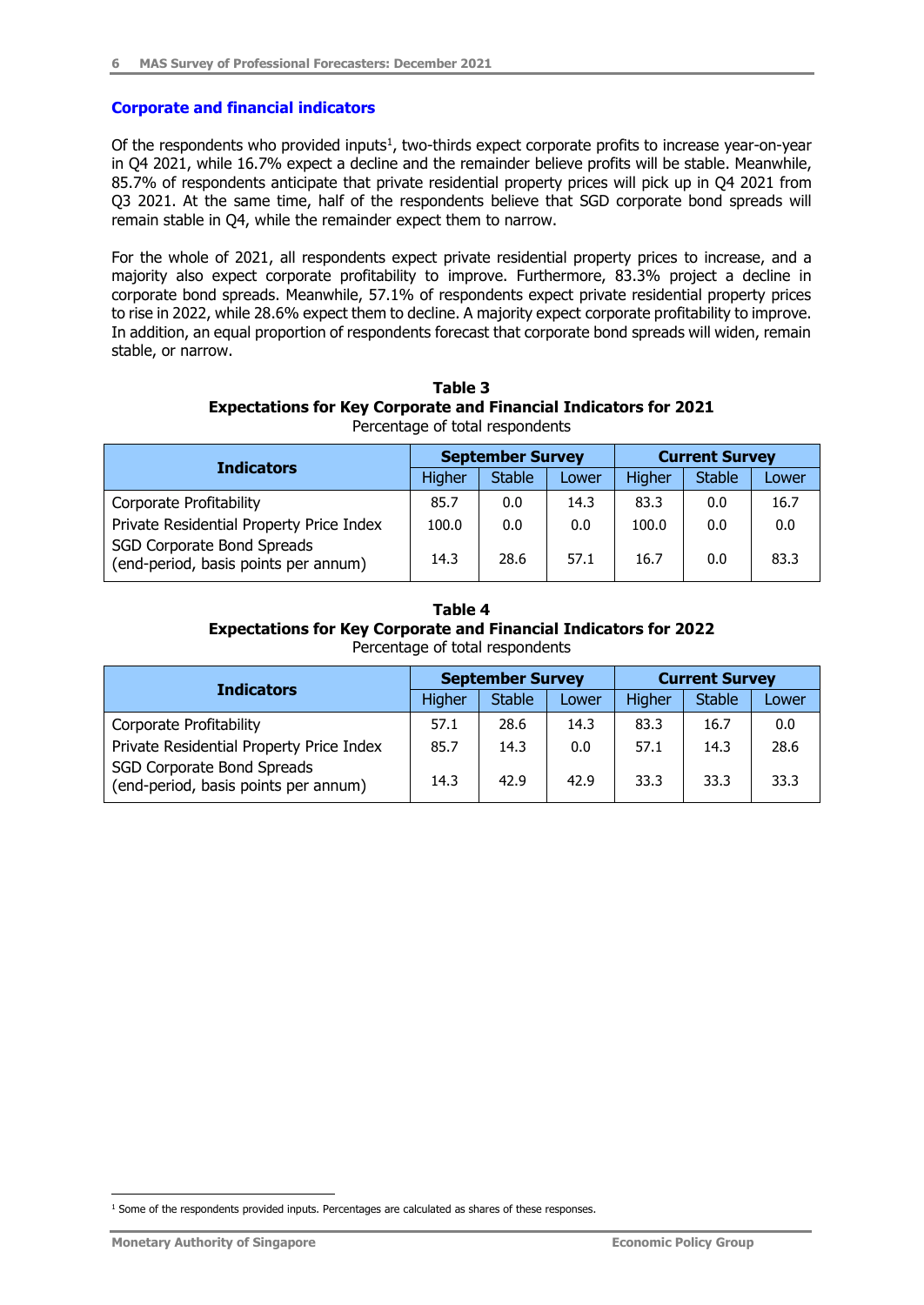#### **Drivers of financial and lending market conditions**

Respondents cited a tightening in global financial conditions, an escalation in the COVID-19 pandemic, and a faster-than-expected pick-up in inflation as the top three factors that could potentially weigh on financial market and lending conditions in Singapore.

At the same time, most respondents identified easing global financial conditions as a factor that could drive an improvement in domestic financial market and lending conditions. Respondents also flagged containment of the pandemic and policy easing in China as potential upside drivers.

| Table 5                                                  |
|----------------------------------------------------------|
| Top 3 Drivers of Financial and Lending Market Conditions |
| (Proportion of Respondents, %)                           |

| <b>Downside Drivers</b>                      | <b>September</b><br><b>Survey</b> | <b>Current</b><br><b>Survey</b> | <b>Upside Drivers</b>                        | <b>September</b><br><b>Survey</b> | <b>Current</b><br><b>Survey</b> |
|----------------------------------------------|-----------------------------------|---------------------------------|----------------------------------------------|-----------------------------------|---------------------------------|
| Global Financial<br>Conditions<br>Tightening | 91.7                              | 100.0                           | Global Financial<br><b>Conditions Easing</b> | 90.9                              | 80.0                            |
| <b>COVID-19 Escalation</b>                   | 33.3                              | 41.7                            | COVID-19<br>Containment                      | 18.2                              | 40.0                            |
| <b>Inflation</b>                             | 8.3                               | 25.0                            | Policy Easing in<br>China                    | N.A.                              | 30.0                            |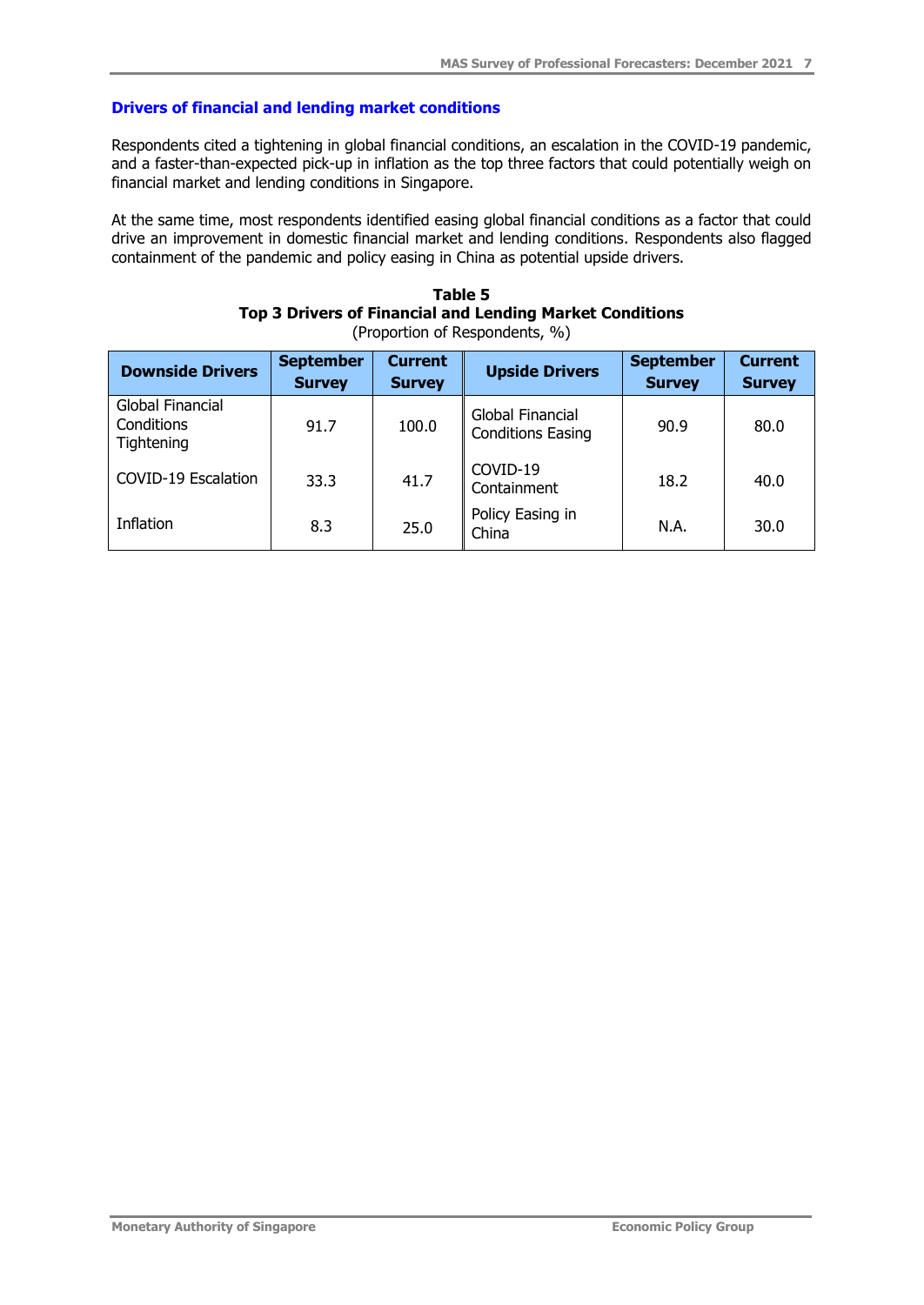#### **Risks to the outlook for the Singapore economy**

A further deterioration in the COVID-19 situation, and an associated re-tightening in public health measures, was once again the most-cited downside risk to Singapore's growth outlook and was identified by 83.3% of respondents.<sup>2</sup> It was ranked as the top downside risk by 72.2% of respondents. In addition, respondents were concerned about downside risks from slowing growth in China. Finally, half of the respondents also pointed to risks from faster-than-expected tightening in monetary policy by major central banks, arising, for instance, from a larger-than-expected pick-up in inflation.

Meanwhile, the prospect of re-opening borders to international travel again emerged as the most frequently cited upside risk to Singapore's growth outlook and was identified by 77.8% of respondents. Respondents also flagged upside risks from a stronger-than-expected expansion in manufacturing output supported by robust global electronics demand, as well as from faster-than-expected global growth, driven for instance by capex and trade.

|                                  | (FIUDULIUII UI RESPUTIUEIILS, 70) |                                 |                                    |                              |                                   |                                 |                                    |  |
|----------------------------------|-----------------------------------|---------------------------------|------------------------------------|------------------------------|-----------------------------------|---------------------------------|------------------------------------|--|
| <b>Downside</b><br><b>Risk</b>   | <b>September</b><br><b>Survey</b> | <b>Current</b><br><b>Survey</b> | <b>Cited As</b><br><b>Top Risk</b> | <b>Upside Risk</b>           | <b>September</b><br><b>Survey</b> | <b>Current</b><br><b>Survey</b> | <b>Cited As</b><br><b>Top Risk</b> |  |
| COVID-19<br>Escalation           | 100.0                             | 83.3                            | 72.2                               | Re-opening<br><b>Borders</b> | 70.0                              | 77.8                            | 38.9                               |  |
| China<br>Slowdown                | 30.0                              | 66.7                            | 5.6                                | Manufacturing/<br>Tech Cycle | 40.0                              | 38.9                            | 5.6                                |  |
| Monetary<br>Policy<br>Tightening | 15.0                              | 50.0                            | 11.1                               | <b>External Growth</b>       | 35.0                              | 38.9                            | 16.7                               |  |

#### **Table 6 Top 3 Potential Risks to the Singapore Economy**  $(Dronortion of Doenondonto  $0/\lambda$ )$

#### **Qualitative Word Responses (Word Cloud)**



<sup>&</sup>lt;sup>2</sup> Most of the respondents provided inputs. Percentages are expressed as shares of these responses.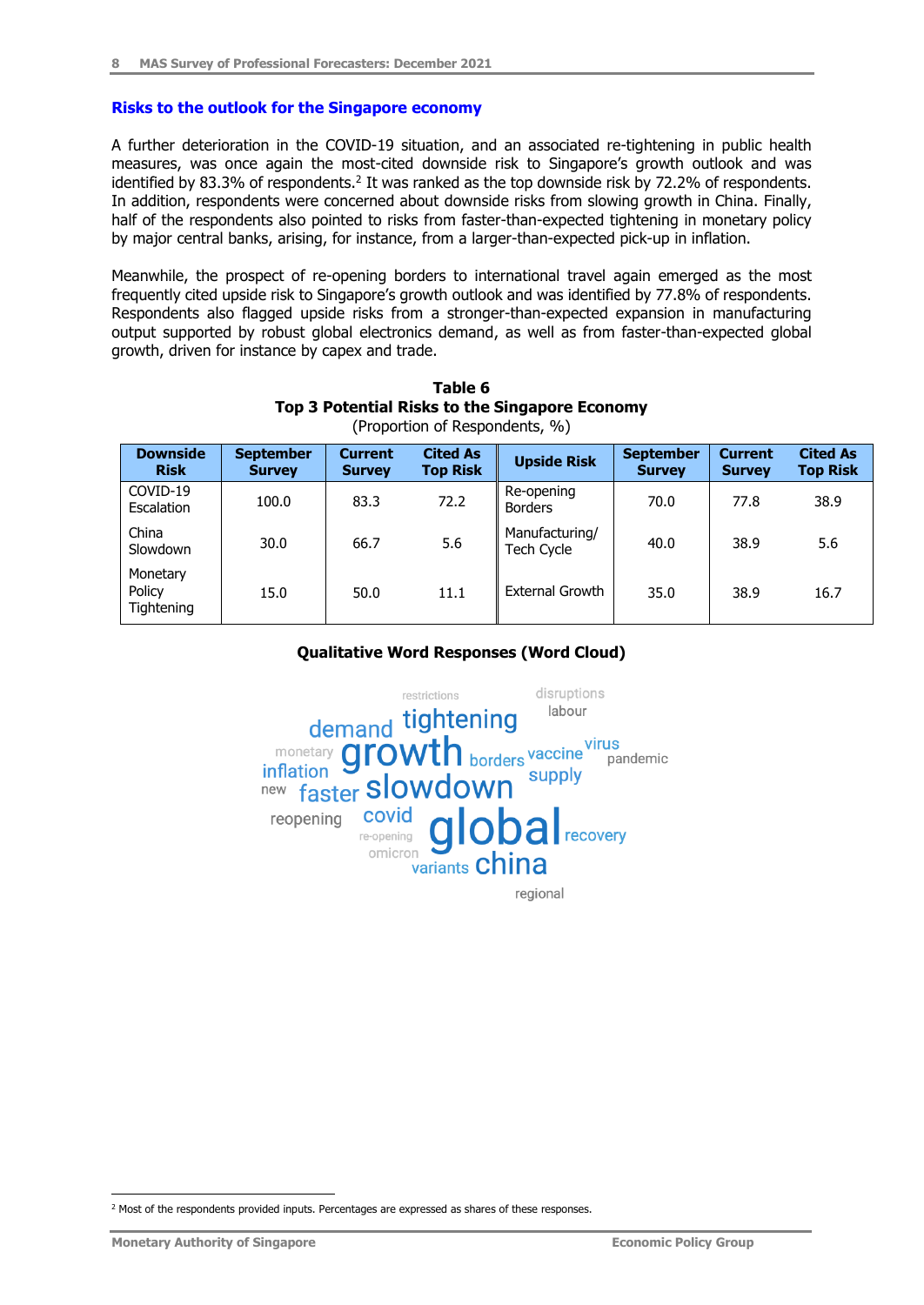## **APPENDIX: SUMMARY TABLES**

| <b>Key Macroeconomic Indicators</b><br>Year-on-Year % Change<br>(unless otherwise stated) | <b>Median Forecast</b><br><b>September Survey</b> | <b>Actual Outcome</b> |
|-------------------------------------------------------------------------------------------|---------------------------------------------------|-----------------------|
| <b>GDP</b>                                                                                | 7.0                                               | 7.1                   |
| Manufacturing                                                                             | 7.0                                               | 7.2                   |
| Finance & Insurance                                                                       | 7.3                                               | 9.0                   |
| Construction                                                                              | 51.5                                              | 66.3                  |
| Wholesale & Retail Trade                                                                  | 5.7                                               | 5.4                   |
| Accommodation & Food services                                                             | $-0.2$                                            | $-5.6$                |
| <b>Private Consumption</b>                                                                | 5.0                                               | 3.2                   |
| Non-oil Domestic Exports                                                                  | 9.5                                               | 9.0                   |
| CPI-All Items                                                                             | 2.1                                               | 2.5                   |
| <b>MAS Core Inflation</b>                                                                 | 1.0                                               | 1.1                   |
| Overall Unemployment Rate (end-period, SA %)                                              | 2.7                                               | 2.6                   |
| Exchange Rate (end-period, S\$ per US\$)                                                  | 1.350                                             | 1.361                 |
| 3-month S\$ SIBOR (end-period, % per annum)                                               | 0.44                                              | 0.43                  |
| Bank Loans (end-period, % growth)                                                         | 3.6                                               | $N.A.*$               |

## **Table A.1 Key Macroeconomic Indicators for Q3 2021**

\*Note: Year-on-year comparison not meaningful due to changes in regulatory reporting requirements which took effect in July 2021.

| Table A.2                                             |
|-------------------------------------------------------|
| Forecasts of Key Macroeconomic Indicators for Q4 2021 |

| <b>Key Macroeconomic Indicators</b><br>Year-on-Year % Change<br>(unless otherwise stated) | <b>Median</b> | <b>Mean</b> | <b>Min</b> | <b>Max</b> |
|-------------------------------------------------------------------------------------------|---------------|-------------|------------|------------|
| <b>GDP</b>                                                                                | 4.6           | 4.6         | 3.3        | 6.0        |
| Manufacturing                                                                             | 9.9           | 9.8         | 5.6        | 14.3       |
| Finance & Insurance                                                                       | 6.0           | 6.3         | 5.5        | 7.5        |
| Construction                                                                              | 9.4           | 13.4        | 8.0        | 27.9       |
| Wholesale & Retail Trade                                                                  | 2.1           | 0.7         | $-3.3$     | 4.0        |
| Accommodation & Food services                                                             | $-3.2$        | 0.8         | $-3.8$     | 13.0       |
| <b>Private Consumption</b>                                                                | 3.8           | 4.1         | $-0.8$     | 10.0       |
| Non-oil Domestic Exports                                                                  | 14.5          | 13.1        | 4.9        | 18.0       |
| <b>CPI-All Items</b>                                                                      | 3.0           | 2.9         | 2.0        | 3.3        |
| <b>MAS Core Inflation</b>                                                                 | 1.5           | 1.7         | 1.4        | 2.7        |
| Overall Unemployment Rate (end-period, SA %)                                              | 2.6           | 2.5         | 2.4        | 2.7        |
| Exchange Rate (end-period, S\$ per US\$)                                                  | 1.350         | 1.356       | 1.340      | 1.371      |
| 3-month S\$ SIBOR (end-period, % per annum)                                               | 0.44          | 0.41        | 0.15       | 0.49       |
| Bank Loans (end-period, % growth)                                                         | 5.8           | 5.0         | 3.0        | 6.5        |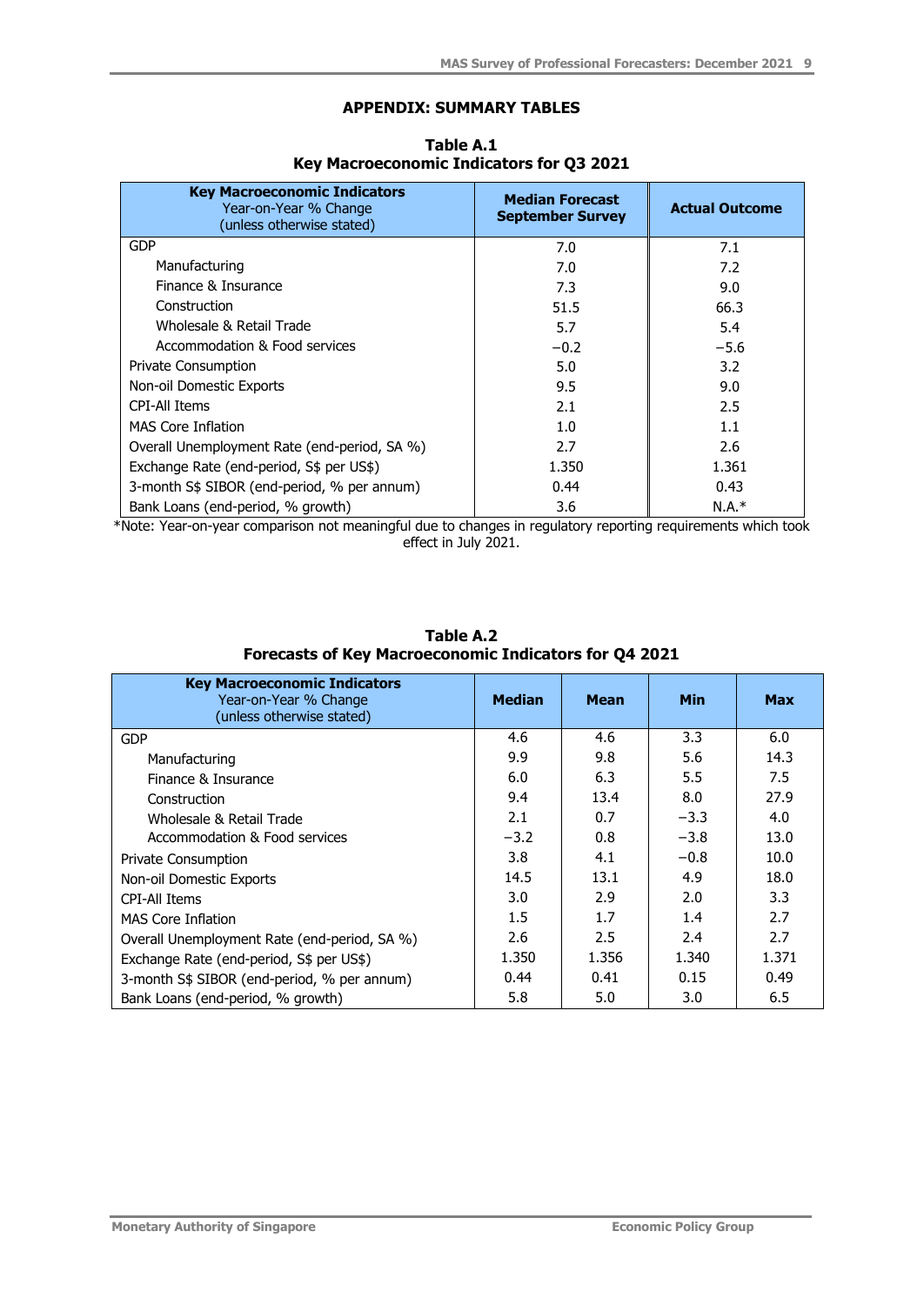| <b>Key Macroeconomic Indicators</b><br>Year-on-Year % Change | <b>September</b><br><b>Survey</b> | <b>Current Survey</b> |             |       |            |
|--------------------------------------------------------------|-----------------------------------|-----------------------|-------------|-------|------------|
| (unless otherwise stated)                                    | <b>Median</b>                     | <b>Median</b>         | <b>Mean</b> | Min   | <b>Max</b> |
| <b>GDP</b>                                                   | 6.6                               | 6.9                   | 6.7         | 5.0   | 7.2        |
| Manufacturing                                                | 11.4                              | 11.4                  | 11.5        | 10.5  | 12.5       |
| Finance & Insurance                                          | 6.8                               | 7.5                   | 7.3         | 5.3   | 7.9        |
| Construction                                                 | 16.6                              | 21.0                  | 21.6        | 20.4  | 25.9       |
| Wholesale & Retail Trade                                     | 4.1                               | 4.2                   | 3.6         | 1.8   | 4.7        |
| Accommodation & Food services                                | 5.9                               | 3.1                   | 4.0         | 1.6   | 7.4        |
| <b>Private Consumption</b>                                   | 5.6                               | 4.8                   | 5.0         | 3.5   | 9.5        |
| Non-oil Domestic Exports                                     | 9.0                               | 10.9                  | 10.7        | 5.6   | 15.0       |
| CPI-All Items                                                | 1.7                               | 2.1                   | 2.1         | 1.8   | 2.8        |
| <b>MAS Core Inflation</b>                                    | 0.7                               | 0.9                   | 0.9         | 0.7   | 2.1        |
| Overall Unemployment Rate (end-period, SA %)                 | 2.7                               | 2.6                   | 2.6         | 1.7   | 3.0        |
| Exchange Rate (end-period, S\$ per US\$)                     | 1.330                             | 1.350                 | 1.351       | 1.320 | 1.371      |
| 3-month S\$ SIBOR (end-period, % per annum)                  | 0.44                              | 0.44                  | 0.40        | 0.15  | 0.49       |
| Bank Loans (end-period, % growth)                            | 4.0                               | 4.3                   | 4.3         | 2.0   | 7.0        |

**Table A.3 Forecasts of Key Macroeconomic Indicators for 2021**

**Table A.4 Forecasts of Key Macroeconomic Indicators for 2022**

| <b>Key Macroeconomic Indicators</b>                | <b>Current Survey</b> |             |            |            |
|----------------------------------------------------|-----------------------|-------------|------------|------------|
| Year-on-Year % Change<br>(unless otherwise stated) | <b>Median</b>         | <b>Mean</b> | <b>Min</b> | <b>Max</b> |
| <b>GDP</b>                                         | 4.0                   | 4.1         | 2.8        | 5.0        |
| Manufacturing                                      | 3.3                   | 2.9         | $-1.7$     | 5.5        |
| Finance & Insurance                                | 4.1                   | 4.2         | 1.8        | 6.0        |
| Construction                                       | 15.8                  | 15.6        | 4.5        | 21.8       |
| Wholesale & Retail Trade                           | 3.2                   | 3.2         | 1.4        | 5.0        |
| Accommodation & Food services                      | 9.6                   | 11.3        | 2.9        | 21.1       |
| Private Consumption                                | 4.7                   | 5.7         | 2.5        | 10.6       |
| Non-oil Domestic Exports                           | 4.8                   | 5.3         | 0.8        | 10.5       |
| CPI-All Items                                      | 2.1                   | 2.1         | 1.1        | 3.0        |
| <b>MAS Core Inflation</b>                          | 1.8                   | 1.8         | 1.3        | 2.4        |
| Overall Unemployment Rate (end-period, SA %)       | 2.2                   | 2.3         | 2.0        | 2.7        |
| Exchange Rate (end-period, S\$ per US\$)           | 1.330                 | 1.337       | 1.300      | 1.390      |
| 3-month S\$ SIBOR (end-period, % per annum)        | 0.65                  | 0.68        | 0.30       | 1.23       |
| Bank Loans (end-period, % growth)                  | 4.6                   | 4.8         | 2.5        | 7.0        |

**Table A.5 Forecasts of Quarterly GDP Growth for 2021 & 2022**

| <b>Period under Forecast</b> | <b>Median</b>         | <b>Mean</b> | <b>Min</b> | <b>Max</b> |  |
|------------------------------|-----------------------|-------------|------------|------------|--|
|                              | Year-on-Year % Change |             |            |            |  |
| 2021Q4                       | 4.6                   | 4.6         | 3.3        | 6.0        |  |
| 2022Q1                       | 2.6                   | 2.8         | 1.2        | 4.9        |  |
| 2022Q2                       | 4.8                   | 4.9         | 3.9        | 6.5        |  |
| 2022Q3                       | 4.7                   | 4.8         | 3.7        | 6.5        |  |
| 2022Q4                       | 4.3                   | 4.4         | 3.1        | 6.7        |  |